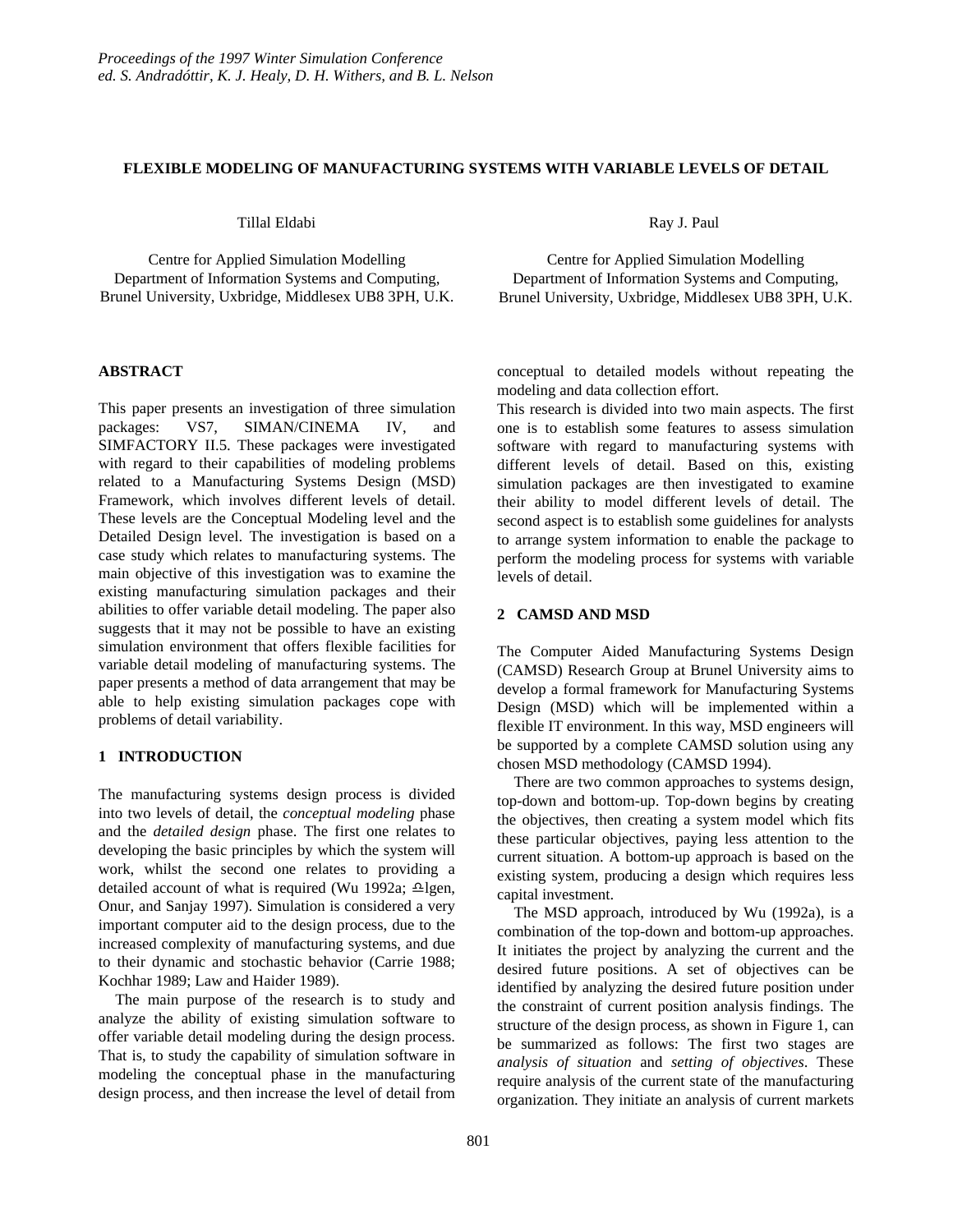and their future prospects. The next steps in the framework are design phases which transform this operation from the current state to the desired state.

The next stage is *conceptual modeling*, that is, identifying the building blocks or the overall structure of the new system which will achieve the desired results. These blocks will be a combination of manufacturing functions and their relationships, together with necessary controlling functions. At this level, higher-level specifications must be developed for the function and data design. In addition, the long term production capacity to be achieved will also have been specified in terms of average static capacity levels and levels of variation which reflect the dynamic requirements (Schroeder 1993; Tanner 1985; Vanderspek 1993).

The completion of the conceptual design of the system creates a system model in terms of related functions. It contains a set of inter-related manufacturing functions each with a related list of products. There is also a hierarchy of control systems which will process key information associated with the effective performance of these functions. In summary, the detailed design phase takes the conceptual model of the selected manufacturing systems options and transforms this into a detailed specification which can be used later for implementation. *Evaluation* and *decision* phases take place after the conceptual modeling and the detailed design. At this level the design team selects the best available business option with regard to their objectives.

MSD is a formal method or a systematic approach that is used to design a manufacturing system. The CAMSD objective is to produce a framework to support manufacturing engineers in the design of production operations. The two main characteristics of such a framework are: Firstly, it must be flexible enough to address the variety of situations encountered in manufacturing system design, while being systematic, pragmatic, and practical. Secondly, it should be presented to engineers in a form that they will be willing to use in practicing, focusing, and guiding their activities (CAMSD 1994; Fritz et al. 1994).



Figure 1: MSD Framework (Wu, 1992a)

# **3 SIMULATION IN MANUFACTURING**

Kochhar (1989) states that the simulation technique has been used since the sixties as a tool to investigate the underlying behavior of many different types of manufacturing systems. During the last three decades there has been a dramatic increase in the use of simulation to design and optimize manufacturing and warehousing systems (Hollocks 1992). There are many reasons for the increase in use of simulation in manufacturing. *Firstly*, increasing competition as a result of greater emphasis on automation to increase productivity, quality, and reduce costs, has led to an increased complexity which can be analyzed only by simulation. *Secondly*, there has been a large scale reduction in the cost of computer hardware required to run the simulation models, in addition to the availability of advanced simulation software. *Thirdly*, the introduction of animation has resulted in a greater understanding of simulation by non-simulationists such as managers and manufacturing engineers.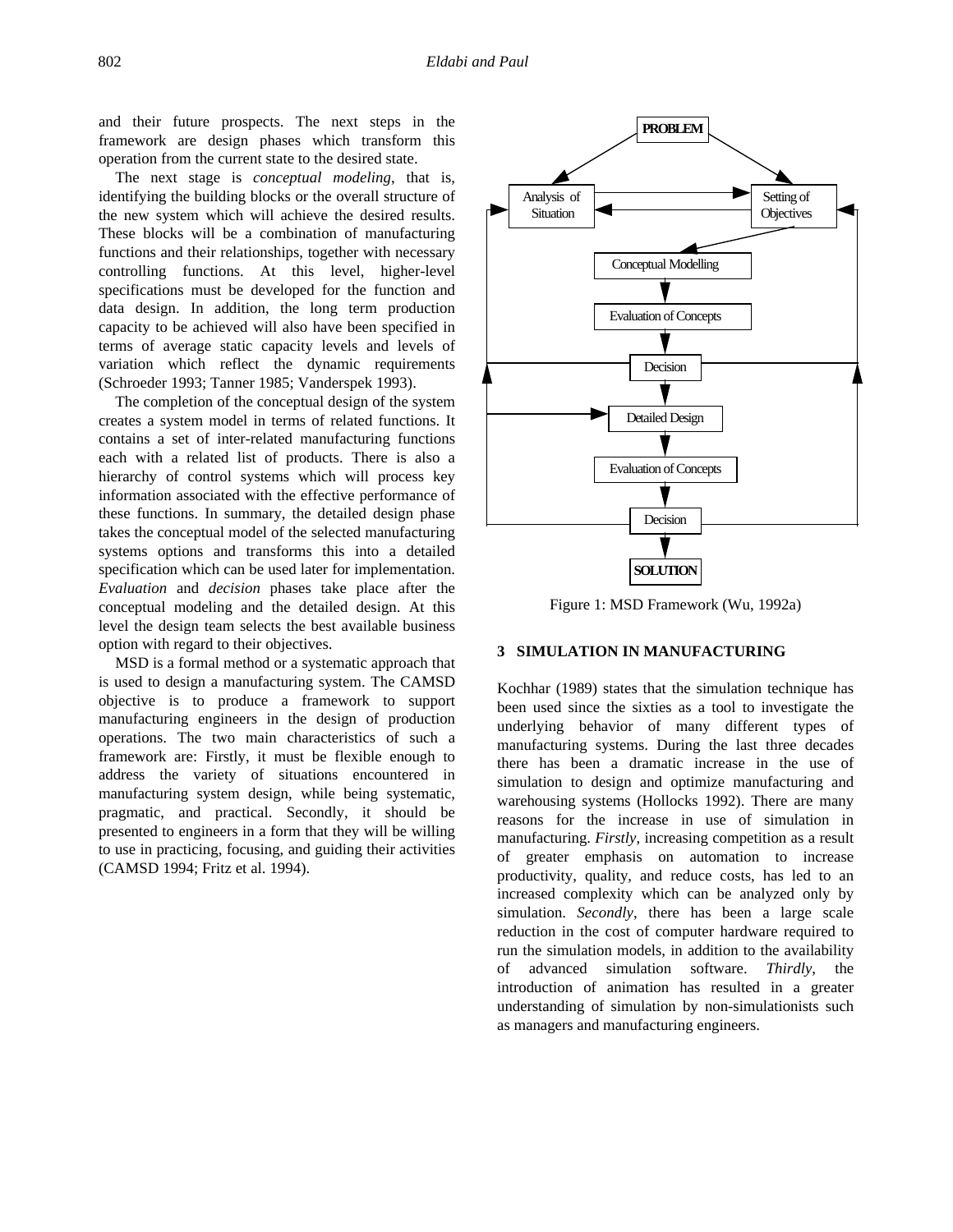## **4 SIMULATION SOFTWARE**

During the early days of the application of simulation techniques, many simulation models were created using high level programming languages such as FORTRAN and Pascal, or general purpose simulation languages such as GASP, GPSS, SIMSCRIPT, SLAM, and SIMULA (Kochhar 1989). However, during the last two decades, many simulation software tools have become commercially available, which require less or no programming effort and experience to use. Examples of these tools include SIMFACTORY II.5, ProModel for Windows, AutoMod II, and WITNESS.

Law and Kelton (1991) present the features desired in simulation software, which can be summarized as follows:

- Generating random numbers from the uniform probability distribution.
- Generating random values from a specified probability distribution.
- Advancing simulation time.
- Determining the next event from the event list and passing control to the appropriate block of code.
- Adding records to, or deleting records from, a list.
- Collecting and analyzing data.
- Reporting the results.
- Detecting error conditions.

## **4.1 Types of Simulation Software**

The features mentioned in the previous section are needed in a simulation package to reduce the time spent in programming and to ease the process of model building. Generally, simulation packages have a wide variety of features and characteristics. For example, some packages require coding effort, while some others need little or no programming effort. There are many different methods of classifying simulation software into different types or groups. However, this paper concentrates on one method of classification, where simulation software tools are classified into three categories: *general purpose simulation languages*, *datadriven simulators,* and *program generators* (Hlupic and Paul 1993)*.*

#### **4.1.1 General Purpose Simulation Languages**

A general-purpose simulation language is a simulation package which is used for modeling different types of systems with different characteristics. Law and Haider (1989) state that some of these languages may have special features for manufacturing such as workstation and material handling modules. For example, AutoMod II is specifically directed towards material handling and manufacturing problems. Another example of such a package, SIMAN/CINEMA IV, has special material handling features, such as forklifts and conveyors (Pegden, Shannon, and Sadowski 1990). In this research, we choose SIMAN/CINEMA IV to represent this category.

## **4.1.2 Data-Driven Simulators**

Law and Haider (1989) define a data-driven simulator as a computer package that allows the modeller to model systems with little or no programming. Many data-driven simulators are domain-specific (Pidd 1992). They are used to model systems with specific features (e.g. cellular manufacturing systems). There are simulators currently available for certain types of manufacturing, computer, and communication systems. Examples of simulators which are dedicated to manufacturing simulation are: SIMFACTORY II.5, WITNESS, ProModel for Windows, and Xcell+. A graphical user interface is a fundamental part of simulators, which is used for modeling as well as for running the model. Most of these simulators employ a network in their underlying concept (Pidd 1992). Thus entities are assumed to flow through a network from node to node. At these nodes they may be delayed as they engage in activities with entities and resources placed on the nodes. The resources placed on the nodes may also be engaged in endogenous activities. For example, in a manufacturing application such entities can be machines which occasionally fail. In this research, SIMFACTORY II.5 is selected to represent this type of software (SIMFACTORY II.5 1993).

## **4.1.3 Program Generators**

Program generators are used as another way of making simulation more accessible to non-computer specialists. A program generator is a computer program which itself generates another program. Unlike a compiler, which takes a source program written in a problem-oriented language and produces machine code, a program generator takes a system description and produces source code. This generated source code may then be compiled or interpreted to present a computable simulation model (Pidd 1992). Examples of program generators are CAPS/ECSL, VS7, and DRAFT. Program generators are usually interactive and accept a description of a conceptual model such as an activity cycle diagram (ACD) (Carrie 1988). The ACD is a graphical representation which depicts the cycle of each type of entity. Each life cycle is a closed cycle of alternating activities and queues (Paul and Balmer 1993). Most program generators require definition of the model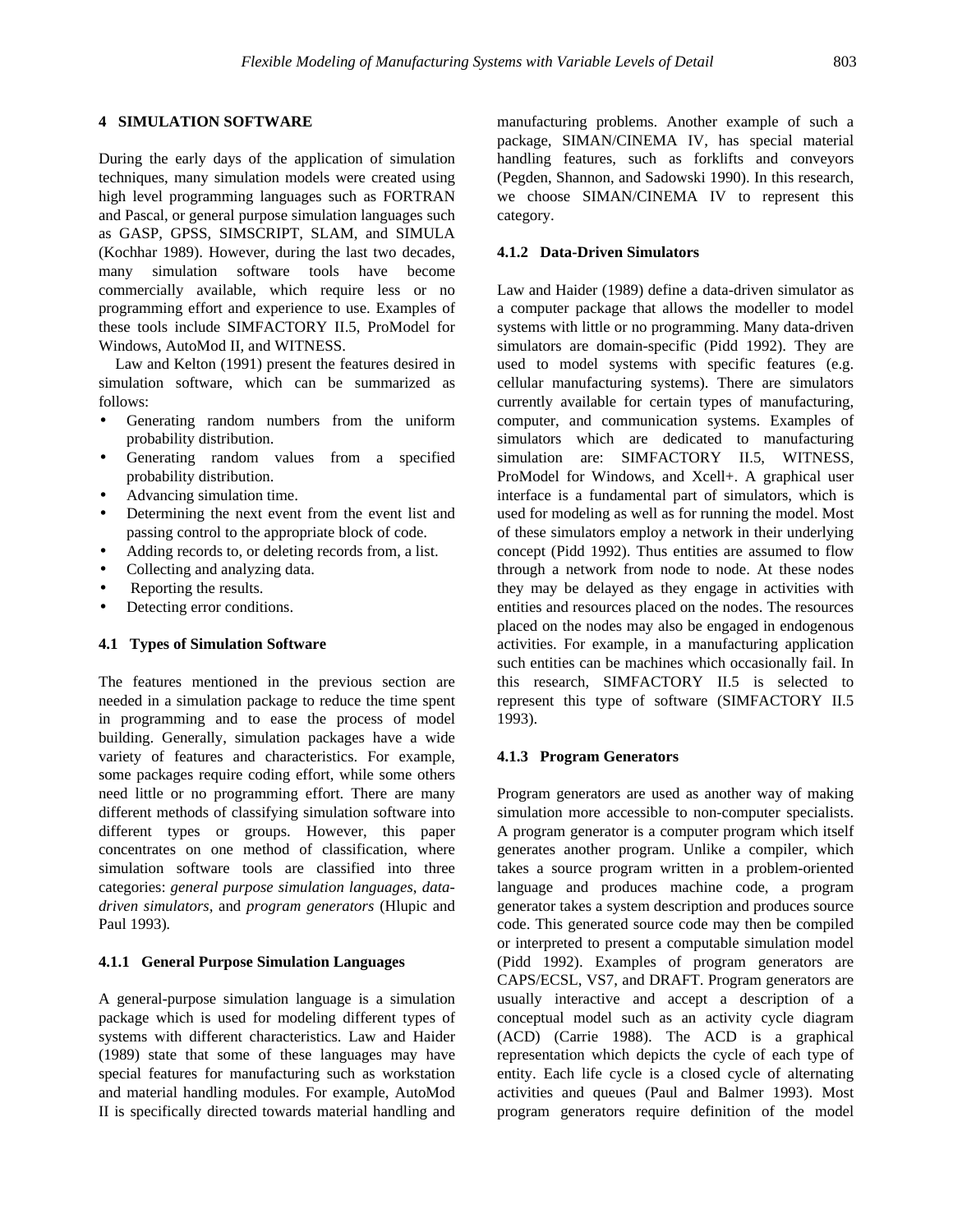entities. activities, queues, attributes, and priorities. Thus the user starts modeling by drawing an 'ACD,' and then describes the components of the diagram to the program generator. Generally, features of program generators lie between those of simulation languages and data-driven simulators. VS7 is taken in this research as a representative of this software category.

## **5 ASSESSMENT CRITERIA**

The method of analysis followed in the research was an assessment of how well the investigated packages can meet certain criteria, with regard to detail variability during model building and running. This section identifies the requirements from simulation packages to model both the *conceptual* modeling level and *detailed* design level of MSD. The first sub-section presents the assessment criteria for the conceptual level while the second one provides criteria for the detailed modeling.

| Table 1: Assessment Criteria for Modeling Conceptual |  |
|------------------------------------------------------|--|
| Model and Detailed Design Levels                     |  |

| Conceptual Modeling<br>Features           | <b>Detailed Modeling</b><br>Features        |
|-------------------------------------------|---------------------------------------------|
| Quick and Simple Model<br><b>Building</b> | Detailed Model Building                     |
| Running-Speed                             | <b>Automatic Batch Run</b>                  |
| Low-Level Animation                       | High-Level Animation                        |
| <b>Total Output</b>                       | <b>Manufacturing Features</b>               |
| Cell Utilization                          | <b>Total Output</b>                         |
| Parts Life-Time                           | <b>Statistics of Queuing</b><br>Lengths and |
|                                           | Times for Cells and                         |
|                                           | <b>Transporters</b>                         |

## **5.1 Conceptual Modeling Criteria**

The conceptual level design needs to be quick and simple. It contains the building blocks of the system without involving many details. It is used for high-level analysis and long-term planning. Therefore, the modeling ability assessment criteria, shown in Table 1 above, at this stage of design can be characterized using the following points:

• *quick and simple model building*:

At this stage the conceptual model is supposed to be simple as possible, as it contains the major blocks of the system. Also, modeling needs to be quick in order to carry out the design process in further detail without delay. Regarding simulation packages, this feature (quick modeling) may be affected by factors such as the time required to learn the simulation package in use, the

complexity of model building in such a package, compilation, and debugging.

• *running-speed*:

This feature is important because it gives a clearer idea about the system in the long term, which helps in strategic planning. In this case, the simulation package is supposed to be able to run models with long durations of simulated time in less amounts of real time.

• *low-level animation*:

Animation in simulation is generally used for model debugging, verification and validation, and analysis. At this stage of the MSD, low-level animation is suitable. Low-level animation, or level I animation (Johnson and Poorte 1988), can be characterized as a two-dimensional animation which includes only color changes as indicators for changes in the state of entities. Icons used in this type of animation are abstract or basic geometric shapes. Generally, this level of animation displays the logic of the model without including physical layout, such as the real positioning of cells.

• *total output*:

Total output is desirable at this stage to measure the performance of the system as a whole. It is used to compare the different configurations of the conceptual model. That is, to examine which configuration produces the highest output amongst the others, where all configurations are assigned the same types of resources.

• *cell utilization*:

This feature is needed to examine the individual performances of different cells. It could be used as a comparison factor between different configurations. For example, if total outputs are equal for every configuration, the analyst may refer to cell utilization results to determine which configuration could produce the same output with lower utilization.

• *parts life-time*:

This feature is considered a very important method for measuring the performance of the system, as it is used to measure the time spent by a part in the system from the arrival time until all its corresponding processes are finished. This gives a good view about the process routing and helps in comparing different configurations of the system.

The above points represent the modeling features of a conceptual level of the MSD Framework. The first three points represent the modeling requirements, while the last three points represent the desirable results for analyses at this stage.

## **5.2 Detailed Modeling Criteria and Analysis**

The detailed design level is needed to decide the detailed layout of the plant by selecting and allocating the required equipment. Modeling ability assessment criteria,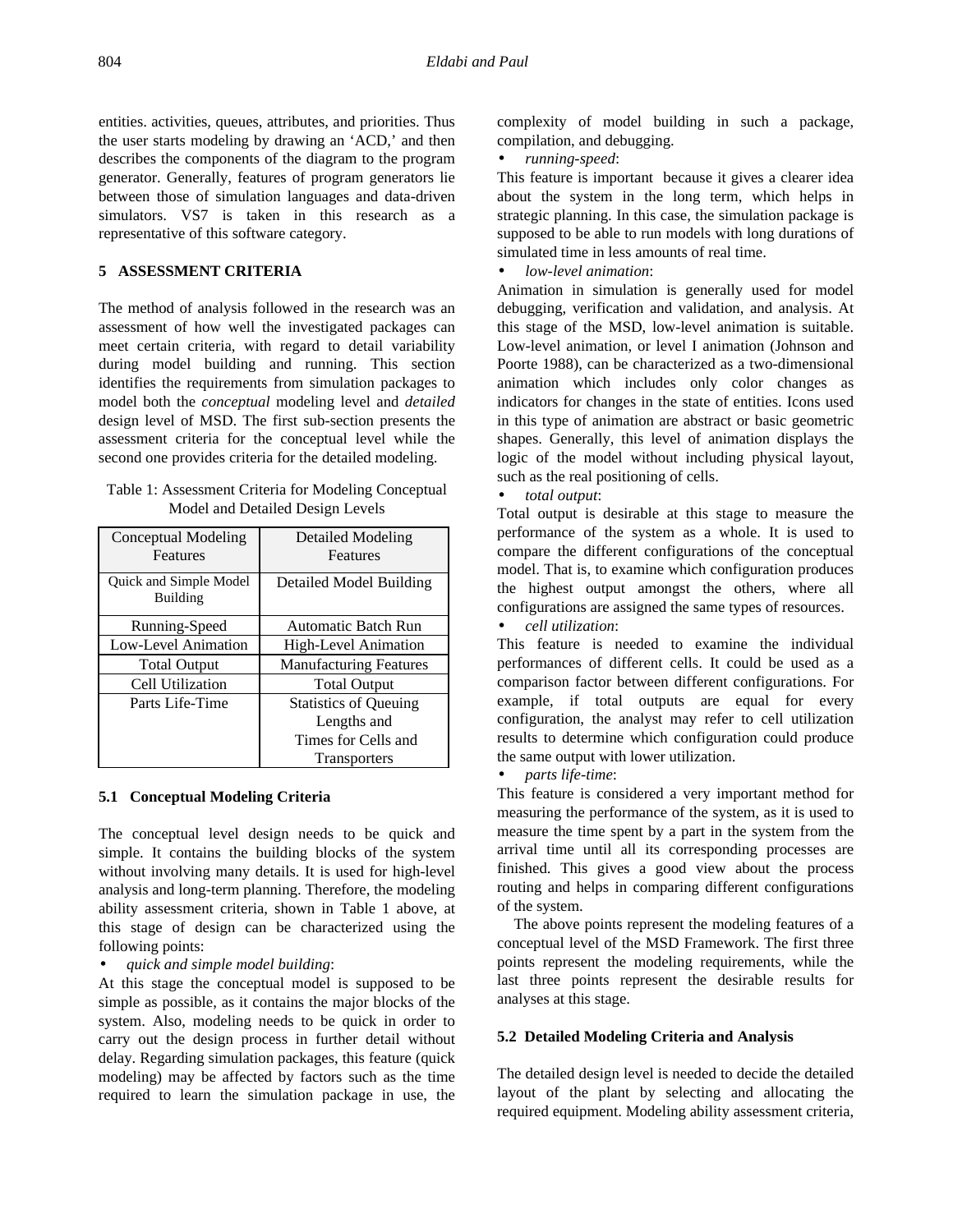shown in Table 1 above, at this level can be characterized below.

• *detailed model building*:

The main feature of a model at this level is that it should contain all details about the system specifications. The model must be as precise as possible, including all details about cell components and transportation behavior. The detailed model is supposed to be extended from the conceptual model by adding details such as variation of machines number in each cells, number of transporters, loading times, and unloading times.

• *automatic batch run*:

Generally, the detailed design is concerned with the daily or weekly performance of the factory. For this reason, simulation run-length is supposed to be a short period, usually between two weeks to one month. As the model at this stage is supposed to be precise, a number of independent replications should be made. This is to ensure that the results are accurate by quantifying variation due to sampling fluctuations.

• *high level animation*:

At this stage animation is important for analysis as well as communication with other people who are not expert in simulation, such as managers, manufacturing engineers, or clients. Animation of detailed models should be more detailed and it must be meaningful, so that anyone can make sense of it. Usually the type of animation used here is level II animation (Johnson and Poorte, 1988). Level II animation is characterized as a two-dimensional system with movements of objects. Icons and symbols in some way depict the real parts.

• *manufacturing features*:

It is very important at the detailed design level to have manufacturing facilities within the package used. Such features enhance the process of modeling a manufacturing system in less time. These features could be machines, transporters, AGV, and conveyors (Cheng 1985).

• *total output*:

Total output is required at this stage to compare the performances of different configurations of the same detailed model. For example, to examine the effect of variation in the numbers of machines and transporters on each configuration.

• *statistics of queuing lengths and times*:

This feature is needed to detect which cells have large rates of accumulation of parts. This helps in identifying bottlenecks in the system, and in deciding where to build storage points and which cells need more machines. In addition to that, this feature is required to add or delete one or more transporters based on the queuing statistics for transporters.

The above points represent the modeling features of the detailed design level of the MSD Framework. The

first four points represent the modeling requirements, while the last two points represent the desirable results for analysis at this stage.

It is worth noting that this research concentrates on the criteria for selecting manufacturing simulation packages that can model problems with different levels of detail such as the Conceptual Model level and the Detailed Design level of the MSD. The criteria outlined in this section may be added to other groups of selection criteria in order to select a suitable package. The reader is referred to (Hlupic and Paul 1995; Hlupic and Paul 1996; and Hlupic 1997) for other evaluation and selection criteria.

## **5.3 Results and Analysis**

Findings and results of modeling for each package were collected and matched with the previously identified modeling features for both levels of details. In this analysis, the higher the ability of a package to meet *both* groups of modeling features, the higher will be its ability to offer modeling variability. Tables 2 and 3 show summary results of the analysis of the three simulation packages with respect to both levels of detail of the MSD, respectively. The ability of each package to match each of the modeling criteria is represented by the numbers 1, 2, and 3: '1' represents absence or poor matching with the particular feature; '2' represents fair quality of matching; '3' represents excellent quality of matching. A case study is used for this analysis which was based on a multi-level manufacturing problem taken from Wu (1992b).

It can be seen from Tables 4 and 5, as a result of our case study, that there is no perfect match between the packages and the features of variable detail modeling. Generalizing these results it can be said that some of the simulation packages can efficiently be used for conceptual level modeling, but inefficiently expand the models into greater detail. On the other hand some packages might be too complex when used for modeling conceptual levels, but after that they can easily expand the model into more detail. However selecting an appropriate package may depend upon the modeling requirements. Section 6 presents some guidelines which could be helpful for building models with detail variability and ease the process of model building with existing simulation packages.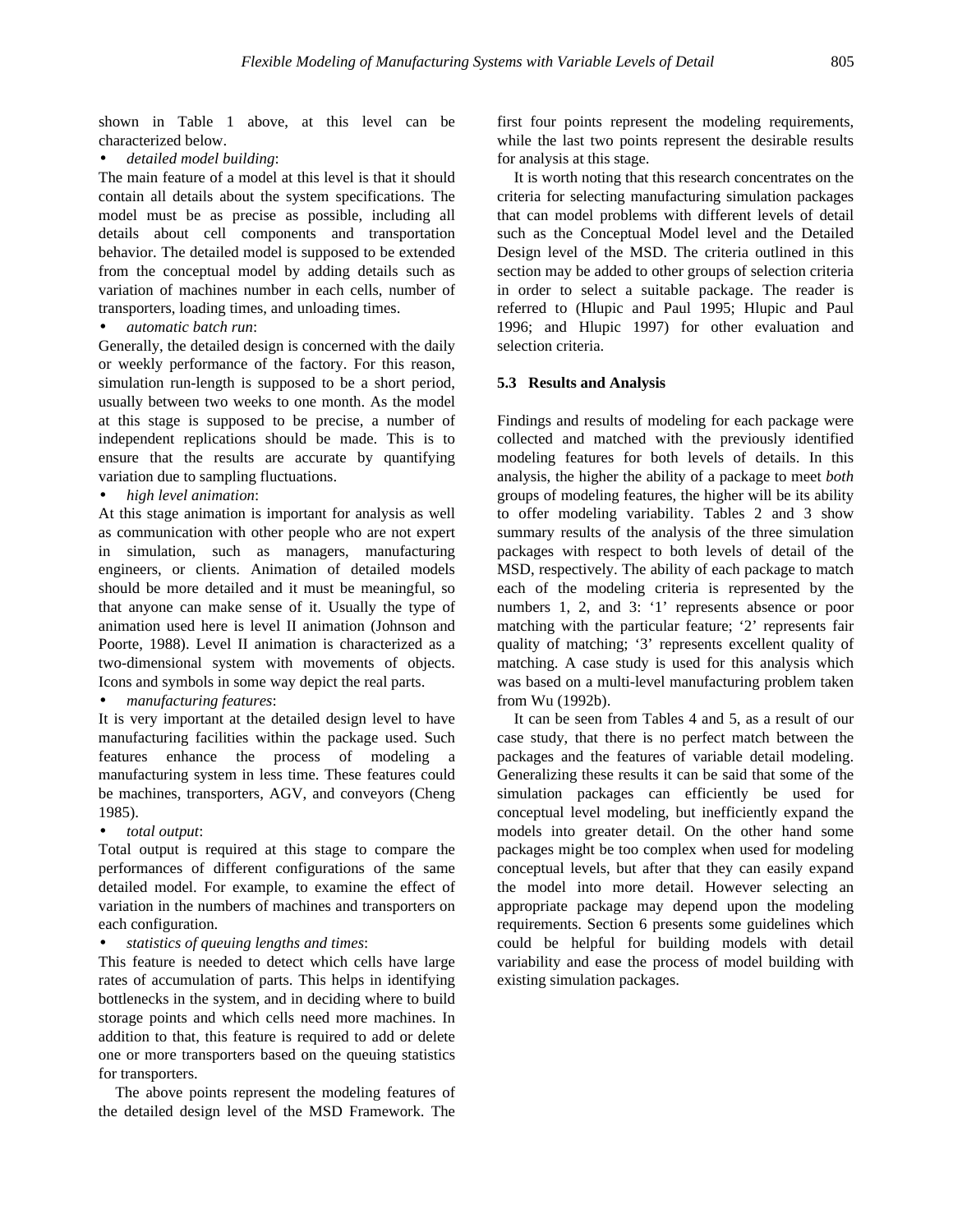| Packages                           | SIMAN/CI       | <b>SIMFACTO</b> | VS7                         |
|------------------------------------|----------------|-----------------|-----------------------------|
|                                    | <b>NEMAIV</b>  | RYII.5          |                             |
| Quick and Model<br><b>Building</b> |                | 3               | $\mathfrak{D}$              |
| Running-Speed                      | 3              |                 | 2                           |
| Low-Level<br>Animation             |                | 3               | 2                           |
| <b>Total Output</b>                | $\mathfrak{D}$ | 3               | $\mathcal{D}_{\mathcal{L}}$ |
| Cell Utilization                   | $\mathfrak{D}$ | っ               | 3                           |
| Parts Life-Time                    | $\mathfrak{D}$ | 3               |                             |

Table 2: Results of Analysis of the Simulation Packages with Respect to the Conceptual Modeling Features

Table 3: Results of Analysis of the Simulation Packages with Respect to the Detailed Design Features

| Packages                      | SIMAN/<br><b>CINEM</b><br>A IV | <b>SIMFACT</b><br>ORY II.5 | VS7                         |
|-------------------------------|--------------------------------|----------------------------|-----------------------------|
| Detailed Model Building       | 3                              |                            | $\mathcal{D}_{\mathcal{L}}$ |
| <b>Automatic Batch Run</b>    | 3                              | 3                          |                             |
| High-Level Animation          | 3                              |                            | 2                           |
| <b>Manufacturing Features</b> | 3                              | 2                          |                             |
| <b>Total Output</b>           | $\mathfrak{D}$                 | 3                          | 2                           |
| <b>Statistic of Queuing</b>   | 3                              | 3                          | $\mathfrak{D}$              |
| Lengths and                   |                                |                            |                             |
| Times for Cells and           |                                |                            |                             |
| <b>Transporters</b>           |                                |                            |                             |

Table 4: Distribution of Qualities of Matching with the Conceptual Modeling Features

| package      | SIMAN/CIN     | <b>SIMFACTO</b> | VS7 |
|--------------|---------------|-----------------|-----|
|              | <b>EMA IV</b> | <b>RY IL5</b>   |     |
| Low          |               |                 |     |
| Medium $(2)$ |               |                 |     |
| High         |               |                 |     |

Table 5: Distribution of Qualities of Matching with the Conceptual Modeling Features

| package      | <b>SIMAN/CIN</b><br><b>EMA IV</b> | <b>SIMFACTO</b><br>RYII.5 | VS7 |
|--------------|-----------------------------------|---------------------------|-----|
| Low          |                                   |                           |     |
| Medium $(2)$ |                                   |                           |     |
| High         |                                   |                           |     |

# **6 MODELING DETAIL VARIABILITY**

This section focuses on the process of modeling the different levels of detail of the MSD and how such models may be built in a manner that helps the already existing simulation packages to build a conceptual model

and then flexibly extend it to the detailed design model. A simple method is introduced here which is based on some guidelines to ease the process of modeling systems with variable details. The following subsections describe the main steps for this method.

## **6.1 Modeling the Conceptual Level**

## *1. Identification and Classification of Model's Entities:*

Considering the conceptual level of the MSD, the first major step in building such a model should be the identification of the building blocks of the system, such as the different types of cells. When starting to identify the basic components of the conceptual model, the modeller must bear in mind that this model is to be extended into more detail later in a flexible manner without the need to create a new detailed simulation model from scratch. Therefore, the major components of a conceptual model might be classified as separate, preferably non-overlapping, blocks or entities regardless of their internal structures and details.

## 2. *Assigning Entities' Activities*:

After the identification of the main entities of the model, the second step is to assign the behavior of each entity. Generally, the modeller, when developing the conceptual model, must avoid including any unnecessary details that may overcomplicate the conceptual model. On the other hand, forgoing any other important components at this level will increase the problem of complication in the more detailed stage. If a simulation model of the conceptual level is built correctly, it will provide the required results and at the same time it will be a wellestablished base for detailed design. This can easily be extended with more details and complexity. At this stage the modeller may assign equal numbers for each entity or resource. For instance, he/she may assign the same number of machines for each cell. Another example might be the assigning of equal speed of transportation between any two cells. This is to eliminate the effect of such details on the simulation results. Generally speaking, the model at this stage is not necessarily 'valid' or typical of the real system.

#### **6.2 Modeling the Detailed Level**

#### 3. *Entering Model's Details*:

At the detailed design level, the third step is to enter the new details within the boundaries of the blocks, which are already created at the conceptual level. That is, each block of the conceptual model is expanded separately from the rest of the model. Detailed data of a cell block could be the number of machines in the cell, the process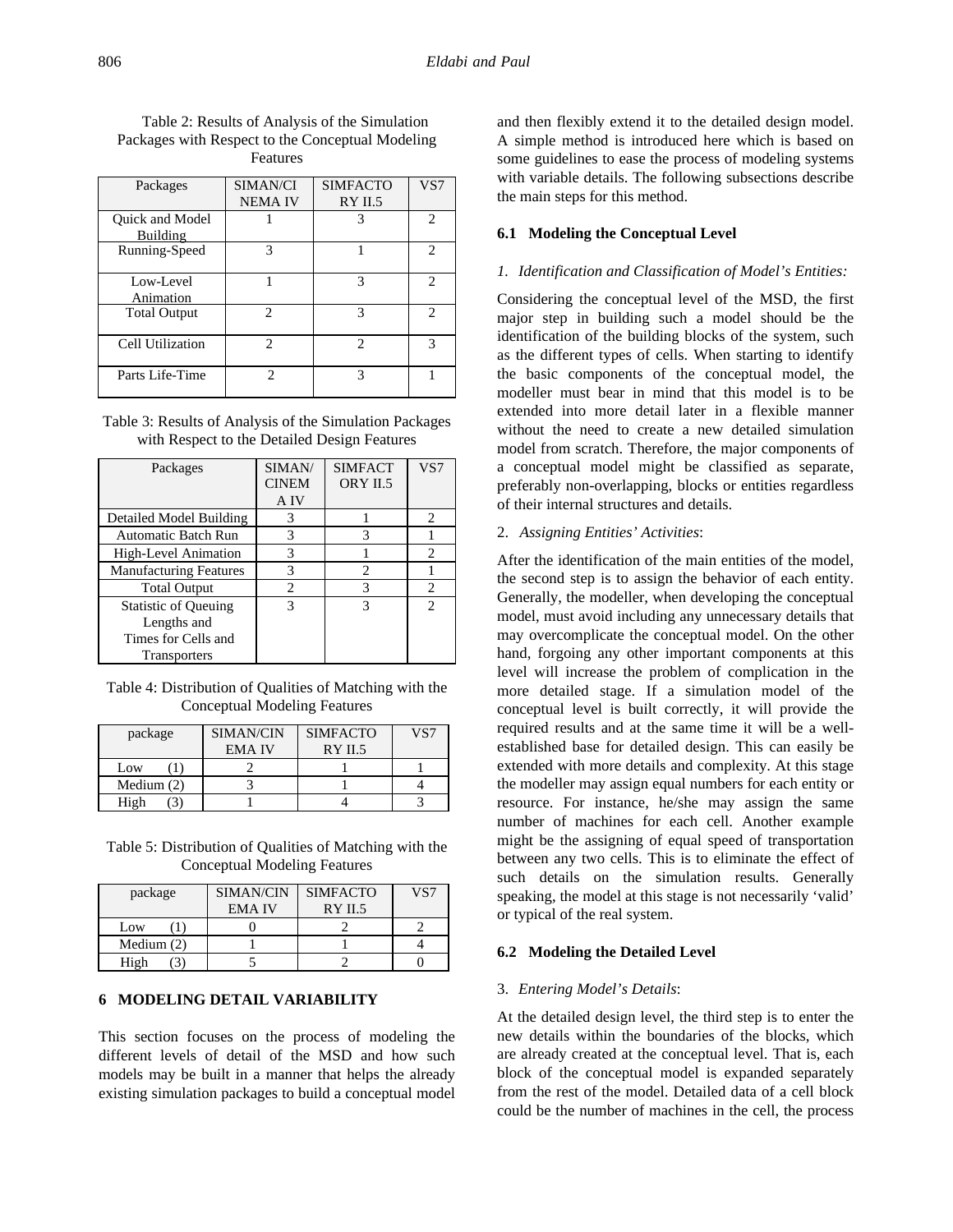duration of each machine, rate of failure for each machine, and maintenance time. Sometimes it can be expanded into an internal network of activities. For example, in a 'painting-cell' block parts may be queued for cleaning, then after cleaning they are transferred to another queue for painting. Some details might be entered as interactions between different entities such as, physical positioning, distances, and directions between cells within the system.

Table 6: Summary of the Steps of the Data Classification Method

| <b>Steps</b>          | <b>Summary Procedures</b>                                                                                                                                       |
|-----------------------|-----------------------------------------------------------------------------------------------------------------------------------------------------------------|
| Conceptual Level      |                                                                                                                                                                 |
| Step 1                | Identification and classification of the<br>main blocks or entities of the system<br>separately, to be extended into more<br>details later.                     |
| Step 2                | Assigning averages and assumptions<br>of real data to the established blocks<br>and not entering much detail.                                                   |
| <b>Detailed Level</b> |                                                                                                                                                                 |
| Step 3                | more extensive details<br>Adding<br>(entities and activities) needed to<br>build the final model including all<br>necessary factors such as physical<br>layout. |
| Step 4                | Reassigning the model's behavior by<br>entering the real data into those<br>blocks then fine-tuning the model to<br>achieve the required results.               |

## 4. *Re-Assigning Entities' Details*:

At this level, information assigned at the conceptual level is to be reassigned by introducing the real values to each entity before fine-tuning it to achieve the best results. The detailed design level can be considered as a network of blocks, each block containing all its corresponding details and other necessary details which represent interactions with other blocks. In addition, it gives the real physical layout. It is worth noting at this stage the model validity is very important, that it should represent all the details that make up the system as accurately as possible.

Generally, this method of classification will ease the process of model building and reduce the chance of error, as all necessary modifications are to be made from within the entity's boundaries with no subsequent effects on other parts of the system. This reduces the time needed for any changes to the model, as a change of one entity will not affect the rest of the model. This method can be considered useful for effectively building flexible models with variable levels of detail.

The above discussion gives an overview of how system components can be classified in for flexible modeling of detail variability at the conceptual level, then how data is arranged and reassigned at the detailed level to be entered into the simulation package. Table 6 gives a summary of the steps, mentioned above, for data classification.

## **7 SUMMARY AND CONCLUSIONS**

The research investigated three simulation packages, each one representing a simulation software category. The investigation focused on the ability of these packages to handle problems concerning MSD Framework, which involves different levels of detail.

The objectives of this research were: firstly, to investigate the existing manufacturing simulation software environments that may offer variable detail modeling, secondly, to classify models' entities related to the levels of detail and to develop mechanisms in order to increase the level of detail of models effectively.

Findings from this research have suggested that there is no perfect simulation package that can fulfill the first objective. It can be seen from Tables 2, 3, 4, and 5 that most packages tend to meet some of the features of variable detail modeling, identified in section 5. Generally, there are simulation packages, particularly those devoted to manufacturing modeling, which are suitable for the conceptual level, while the others are most suitable for detailed design. For example, SIMAN/CINEMA IV is suitable for 'detailed modeling,' whilst SIMFACTORY II.5 is more suitable for 'conceptual modeling.'

Some existing simulation packages can be used for modeling systems with different levels of detail. The problem of modeling variable detail mostly depends on the methodology of modeling itself (Toncich 1992). That is how the model's entities are classified. The method introduced in section 6 identifies a suitable way to perform entity classification with regard to the levels of detail of the MSD Framework. This method of entity classification involves the classification of the model's entities and the development of a mechanism to increase the level of detail effectively.

## **REFERENCES**

- CAMSD Research *CAMSD Newsletter*, 1: March/April 1994. London: Department of Manufacturing and Engineering Systems, Brunel University.
- Carrie, A. 1988. *Simulation of Manufacturing Systems*. Chichester: John Wiley & Sons.
- Cheng, T. C. E. 1985 Simulation of Flexible Manufacturing Systems. *Simulation*. vol. **45** (6): pp 299 - 302.